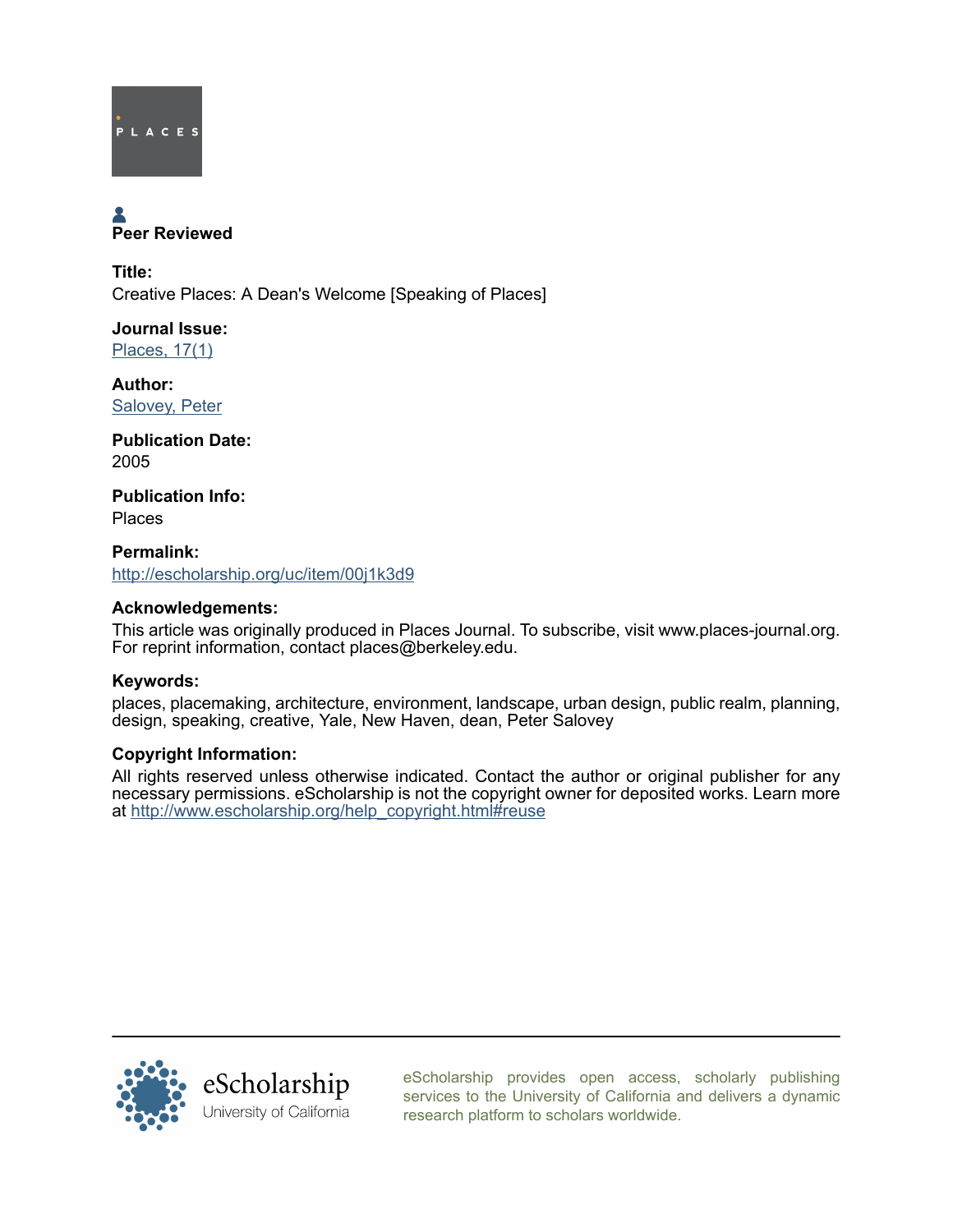## **Creative Places: A Dean's Welcome**

#### **Peter Salovey**

Mr. President, officers, colleagues, families, and most of all, members of the Class of 2008: I am thrilled to share the stage this morning to welcome you to Yale and to New Haven. It also is a marker for me: I have played many roles in this institution, but today you are the first class I welcome here as the Dean of Yale College: your dean.

This morning I would like to take a few moments to fix our gaze not on ourselves but on what surrounds us. We owe our past and future successes not merely to intellectual prowess and hard work, important as they are, but also to good fortune: the good fortune to be at a place whose existence inspires creativity and greatness. Indeed, I believe that you are here at Yale not only because of your gifts; rather (and, perhaps, paradoxically), you are gifted because you are here. By being here, in this place, greatness is thrust upon you. Perhaps this sounds heretical. Does distinction ultimately reside in places rather than people?

Now, this idea may not sound so surprising — or appalling — when you remember that I am a social psychologist. Social psychologists place great importance on context situations and environments that shape behavior. The father of modern social psychology, Kurt Lewin, famously articulated the first principle of this emerging field of study:  $B = f(P, E)$ . Behavior is a function of the person, his or her environment, and the interaction between the two. Now, this may sound so obvious you cannot imagine how an entire field of study could be built upon such a simple equation. But, in fact, the emphasis on environment as a determiner of human behavior at least equal to the person was a fairly novel idea among the major psychological philosophies of the early part of the twentieth century.

Others have made similar observations. On a trip to Sweden a few years ago, my wife and I visited the wonderful Nobel Prize Museum, where an exhibit titled "Creative Milieus" celebrated the importance of environment to the creative process. It would be reasonable to expect the Nobel Museum to bask in the reflected glory of personal achievement; but, no, the Centennial Exhibition was not about persons, but about places — the importance of place in promoting, as the museum's own literature states, the courage to think in entirely new directions, daring to question established ideas, and innovatively combining insights from different fields of study.<sup>1</sup>

The Nobel Museum's theme was that special environments and the unplanned conversations and interactions that arise within them spur creativity—indeed, they define creativity. Spectacular examples from all over the world were presented in amusing ways through film and text. Visitors could travel to Calcutta and find themselves in a progressive, outdoor school-without-walls inspired by Nobel Prize-winning poet-philosopher Rabindranath Tagore in 1901. Then it was on to the cafes of Paris in the 1920s to feel the atmosphere of creative revolt as experienced by Ernest Hemingway and Samuel Beckett. The exhibition asked us to appreciate next the endless conversations and "Copenhagen spirit" that characterized the theoretical physics institute of Niels Bohr in the 1920s and 1930s. Guests were transported to Cambridge University's Cavendish Laboratories, where a young James Watson and Francis Crick worked out the double-helical structure of the DNA molecule (and, earlier, the electron and neutron were discovered). Visitors could enjoy the Basel Institute of Immunology, described as a scientist's paradise, distinguished during the 1970s and 1980s by its lavish resources, egalitarian spirit, wild parties, and, of course, prize-winning science.

These and other work environments fostered spontaneity, collegiality, intellectual intensity, and, most importantly, the opportunity for the unfettered exchange of insights and ideas, some bizarre and others amazing. The curators of the Centennial Exposition unabashedly declared, "The creative process is extremely dependent upon the individual's surroundings." The point is that whatever brilliance we have been able to attain, is in part a function of the environments in which we find ourselves.

Let me make this point in another way by focusing on a very different time and place. One of your teachers here at Yale is Maria Rosa Menocal, the R. Selden Rose Professor of Spanish and Portuguese and Director of the Whitney Humanities Center. Prof. Menocal is an expert on medieval Spain, and has written an exciting book that focuses on the region of Andalusia, and especially on the city of Cordoba, during the Middle Ages.<sup>2</sup> In it, she describes a part of the world in which a culture of great literature, philosophy and science thrived. Her argument is that the intellectual riches of this period were fostered by an especially tolerant political and religious climate. Jews, Christians and Muslims lived side-by-side; and, as she says, "despite their intractable differences and enduring hostilities, nourished a complex culture of tolerance." Prof. Menocal calls this an "authentic multiculturalism." Jews rediscovered the Hebrew language and created what has been termed a Golden Age of Hebrew poetry; philosophers of great religious commitment, like Maimonides, guided the perplexed. This was the setting that motivated the introduction of Arabic number systems — think of Arabicorigin words like algebra and algorithm.

You now find yourself at a university that is proud of